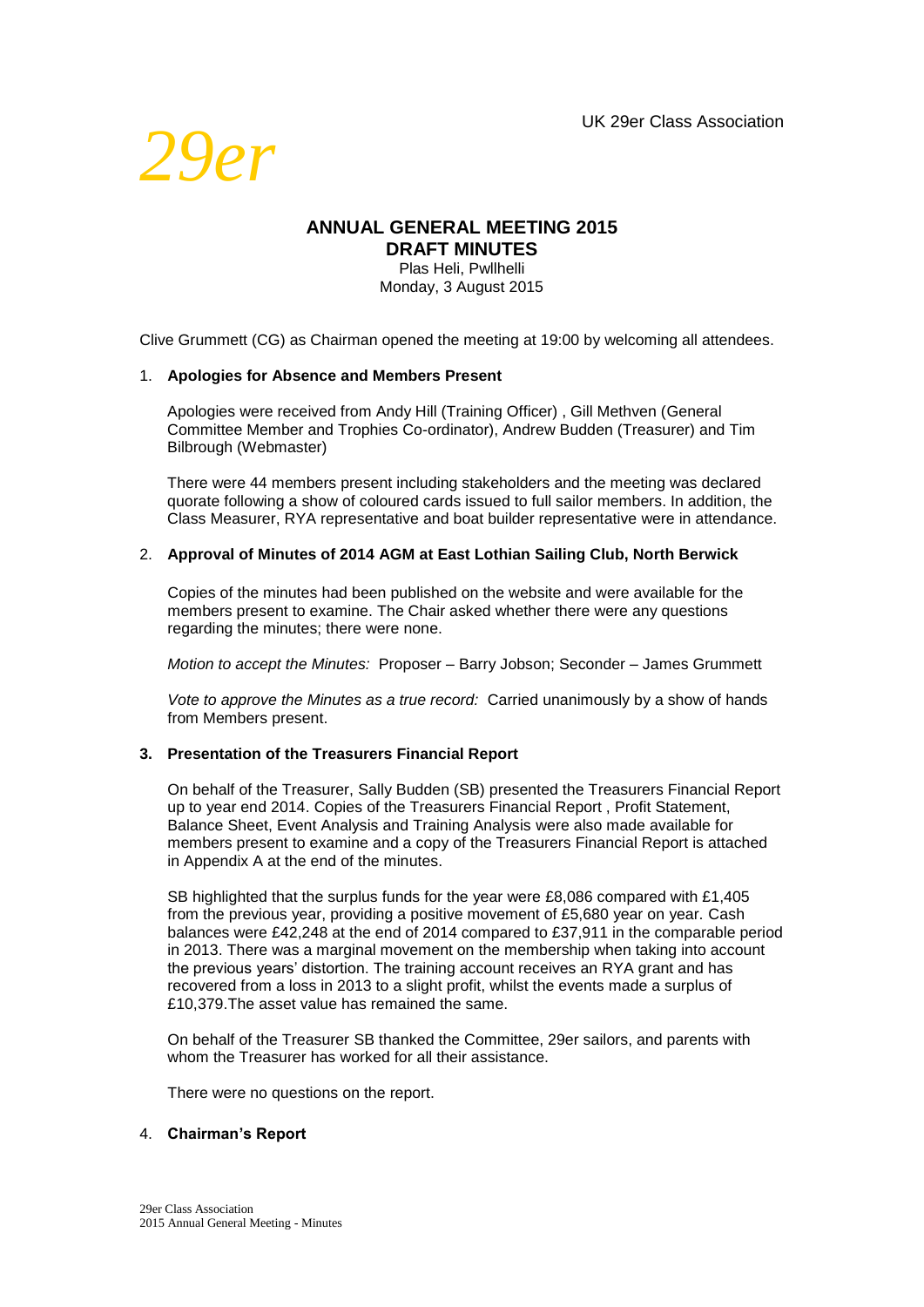Clive Grummett (CG) presented his report (attached in Appendix B at the end of these Minutes) There were no questions on the report.

Following the report SB thanked CG on behalf of the Committee.

#### **5. Sailing Report**

Charlie Stowe (CS) presented his summary report (attached in Appendix C at the end of these Minutes)

Ditta Neumann (DN) asked for clarification on the date of the Ullswater Grand Prix and if it will be in the Scottish school holidays. CS confirmed that the event had been moved as requested to avoid term time in Scotland.

There were no further questions.

#### 6. **Training Officer's Report**

CS read out the Training Officer's report on behalf of Andy Hill (attached on Appendix D at the end of these Minutes).

There were no questions on the report.

#### 7. **Technical Report**

Duncan Hepplewhite (DH) started by thanking CG and all of the Committee Members who are moving on. DH went on to provide an update on the following technical issues:

- a. New CNC moulds are being milled which will improve the 29er and should be available from December.
- b. New rig Julian Bethwaite is still working on the new rig which he may present at the World Championships the following week.
- c. GRP foils Ovington has spent time developing and testing new foils. At the same time there have been issues purchasing alloy which has to be purchased two years in advance. They have now got to the stage where the cost of the GRP foil is the same as the alloy version and the GRP foil is an improved offering. A presentation will be made to the World Council the following week.

The following questions were asked:

a. Daniel Budden asked if the new mould would change the shape.

It was explained that it would not change the shape, but tidy up imperfections.

b. Crispin Beaumont asked if a new rudder stock would be required.

DH explained that a new rudder stock shouldn't be needed, but the packing may need to be adjusted.

c. CG asked if they would be more consistent in shape?

DH confirmed that they should be more consistent and would be similar to the 49er.

#### 8. **Proposal to remove inclusion of International Class Membership as part of UK Class Membership**

CG explained that in order to participate in an international 29er event, both sailors in a boat must be members of the International Class Association in addition to being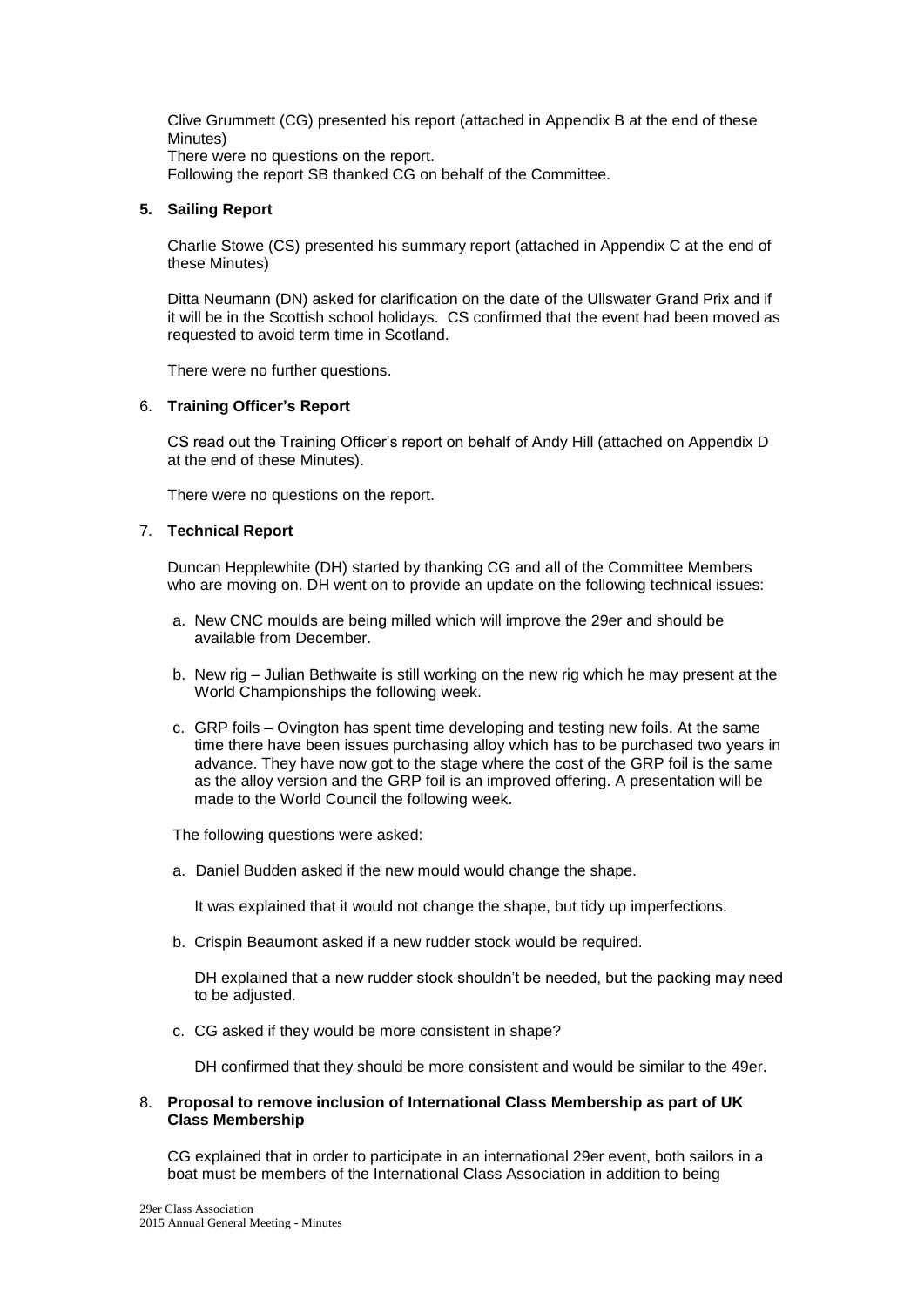members of the UK Class Association. This costs €10 per sailor per year. Currently, all UK members are charged €10 within their membership fee regardless of whether or not they wish to enter an international event. In a year where the World Championships isn't hosted by the UK, approximately 30 boats participate in international events. With our current membership numbers of 228, we are paying international membership fees for almost 170 sailors who do not require it. The UK is one of only 2 class associations worldwide that does this.

Voting rights at the International Class World Council are based on the number of international members within the national class association as follows:

- 1-4 members  $= 1$  vote
- $5-19$  members = 2 votes
- $20-49$  members = 3 votes
- $50+$  members = 4 votes

Thus, by effectively requiring all UK members to join the international class association we are almost certainly guaranteed 4 votes on the World Council. However, in most years the UK would qualify for 4 votes even if only those members who attend international events were international class members. Recently, three resolutions were put forward, but influence was limited.

Administering international membership takes a significant amount of time, as details need to be copied manually into the international system by our class administrator when members join. It is not uncommon for new members to have also joined the International Class Association before joining the UK Class. This causes confusion and further administration to obtain refunds from the international class.

CG invited the membership to consider whether or not we should remove the inclusion of International Class Membership as part of UK Class Membership. Money saved would be used to help maintain our event entry fees at their current level, for both racing and training events

Subsequently, the following questions were asked:

a) Debbie Darling (DD) sought clarification asking if it was the case that previously the Class had four votes and had put forward resolutions, but not received a positive response.

CG agreed and said that it could be difficult for the voice to be heard.

- b) Would the membership fees be reduced? CG proposed that the membership fees should remain the same and the subsidy on training should be maintained and not increased. CS added that the fees charged by three or four clubs are 25% higher than three or four years ago.
- c) Paul Hammett asked CG if he felt that the change was worthwhile. CG explained that personally the change would not make any difference but the option should be there for the Members to decide.
- d) DD suggested that the proposal should include the line that membership fees would remain unchanged. SB agreed.

*Motion: To remove inclusion of the 29er International Class Membership as part of UK 29er Class Association Membership and maintain the UK 29er Class Membership fees at the existing 2015 level for 2016 and training fees at the existing 2014/15 level for the forthcoming year.* 

*Proposed by CG. Seconded by CS.*

*The motion was carried by a vote of Members present with two Members voting against.*

Following the vote, the membership fees for 2016 will remain unchanged from the 2015 level as follows: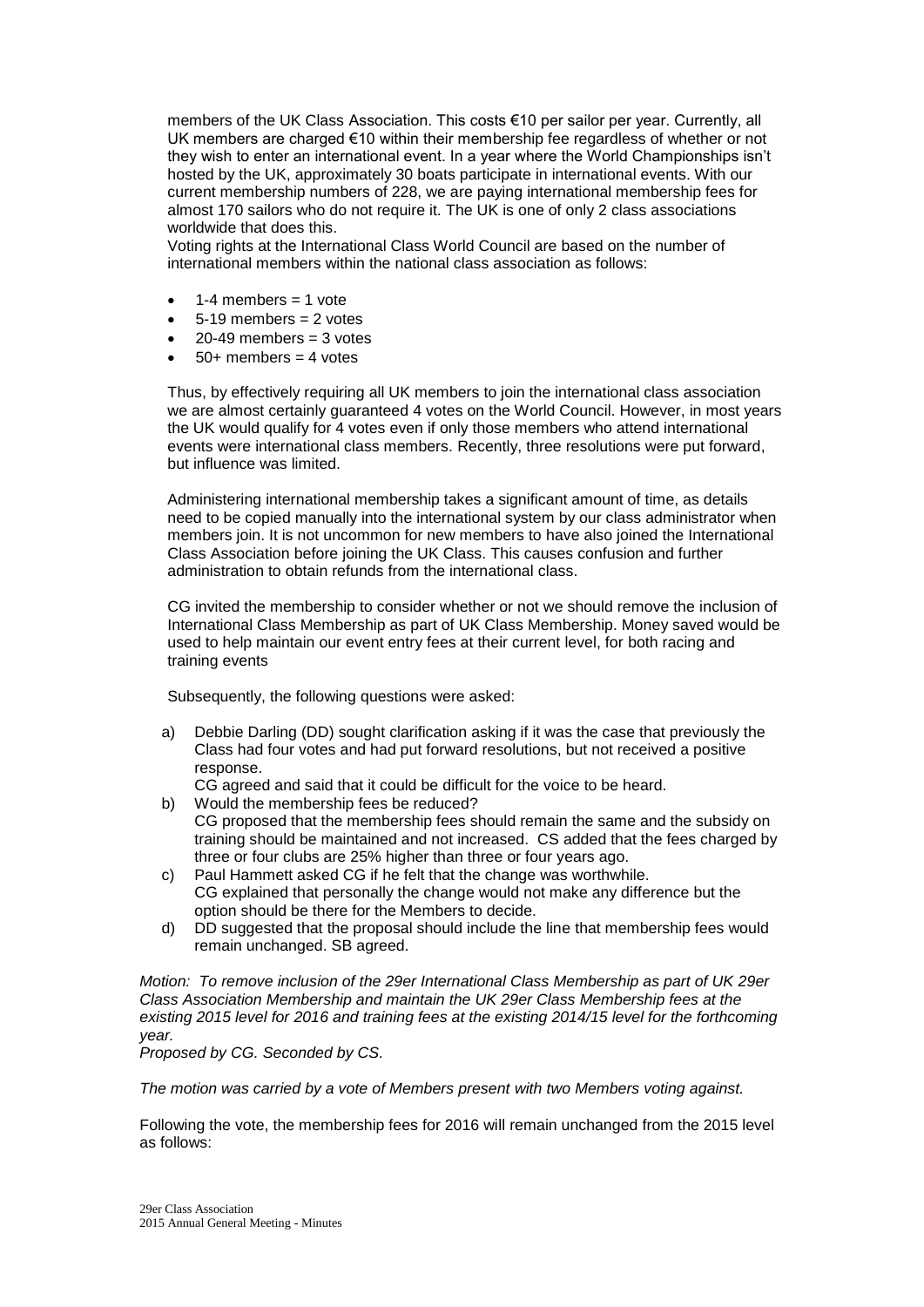| <b>Membership</b><br><b>Types/Categories</b> | 2015 Subscription | 2016 Subscription |
|----------------------------------------------|-------------------|-------------------|
| Individual Adult Full Member                 | £37               | £37               |
| Individual Youth Full Member                 | £37               | £37               |
| Individual Youth Full Member<br>(Part Year)  | £19.50            | £19.50            |
| <b>Family Full Member</b>                    | £55               | £55               |
| <b>Student Full Member</b>                   | £25               | £25               |
| Temporary member                             | £12               | £12               |

Subsequently and following the vote, there was a further query as to whether there could be a small reduction in the membership fee. CG responded that whilst this could be considered, the costs were increasing. CS added that it is the intention to keep the training fee the same for 2015/16 as the previous year. CG went on to add that the late entry fee is reasonable compared to some junior classes.

There were no further questions.

#### **9. Election of Officers of the Association and Committee Members for 2015/16**

CG presented the Committee nominations for 2015/16. He suggested that unless there were any objections, and as no positions were being contested by more than one nomination, that the Election could be taken in one block vote.

| <b>Position</b>              | Name of Nominee      | <b>Proposer</b>       | <b>Seconder</b>         |
|------------------------------|----------------------|-----------------------|-------------------------|
| Chairperson                  | Paul Hammett         | <b>Clive Grummett</b> | <b>Steve Norbury</b>    |
| Vice Chairperson             | Tom Darling          | John Mather           | James Grummett          |
| Treasurer                    | No nominee           |                       |                         |
| Sailing Secretary            | <b>Charlie Stowe</b> | Sally Thomas          | <b>Bill Rhodes</b>      |
| Safety Officer               | Barry Jobson         | Paul Hammett          | <b>Ruth Lewis</b>       |
| <b>Training Officer</b>      | <b>Steve Norbury</b> | Paul Hammett          | Adrian Ward             |
| <b>Marketing Officer</b>     | Susie Hammett        | Francesca Grade       | Dee Mitchell            |
| Webmaster                    | Tim Bilbrough        | <b>Clive Grummett</b> | <b>Andrew Connellan</b> |
| <b>Major Events</b>          | No nominee           |                       |                         |
| Co-ordinator                 |                      |                       |                         |
| Scottish                     | Ditta Neumann        | Sally Budden          | Sally Thomas            |
| Representative               |                      |                       |                         |
| <b>Class Liaison Officer</b> | Debbie Darling       | <b>Charlie Stowe</b>  | Sally Budden            |
| Welfare Officer              | David Nicholls       | Dee Mitchell          | <b>Susie Hammett</b>    |
| General Member               | Gill Methven         | Des Robertson         | <b>Clive Grummett</b>   |
| (Trophies)                   |                      |                       |                         |
| <b>General Member</b>        | Andrew Connellan     | Paul Mearns           | <b>Tony Otter</b>       |
| General Member               |                      |                       |                         |
| <b>General Member</b>        |                      |                       |                         |

The Motion to elect the proposed committee nominations as follows

Prior to the vote, CG asked if anyone else would like to stand as a General Member. Bill Rhodes offered to stand and was duly proposed by Paul Mearns and seconded by James **Grummett** 

*Following a vote to elect the proposed Committee which was carried unanimously by a vote of Members by the raising of hands, the Committee for 2015/16 was thus elected as follows*:

| Chairman:      |  |
|----------------|--|
| Vice Chairman. |  |

Paul Hammett *Training Officer:* Steve Norbury *Vice Chairman:* Tom Darling *Safety Officer:* Barry Jobson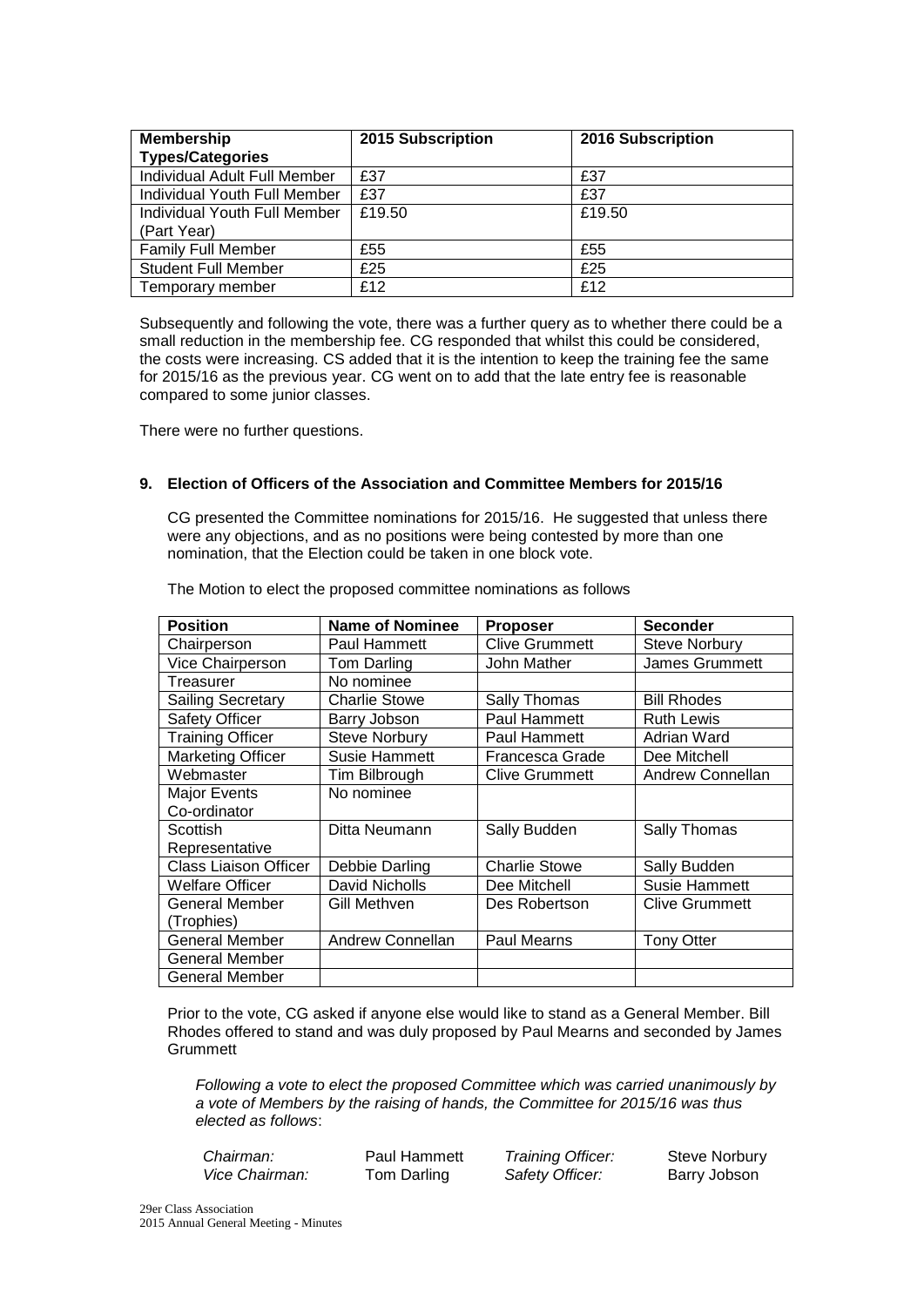| Treasurer:              | Not filled           | <b>Marketing Officer:</b> | Susie Hammett      |
|-------------------------|----------------------|---------------------------|--------------------|
| Sailing Secretary:      | <b>Charlie Stowe</b> | Class Liaison             | Debbie Darling     |
|                         |                      | Officer:                  |                    |
| <b>Welfare Officer:</b> | David Nicholls       | Scottish                  | Ditta Neumann      |
|                         |                      | Representative:           |                    |
| <b>Major Events</b>     | Not filled           | Committee member:         | Gill Methven       |
| Co-ordinator:           |                      |                           |                    |
| Webmaster:              | Tim Bilbrough        | Committee member:         | <b>Bill Rhodes</b> |
| Committee member        | AndrewConnellan      |                           |                    |

There were no further questions or discussion items.

Paul Mearns proposed a general thank you to CG for all his work.

CG thanked everyone present and closed the meeting at 8.25 pm.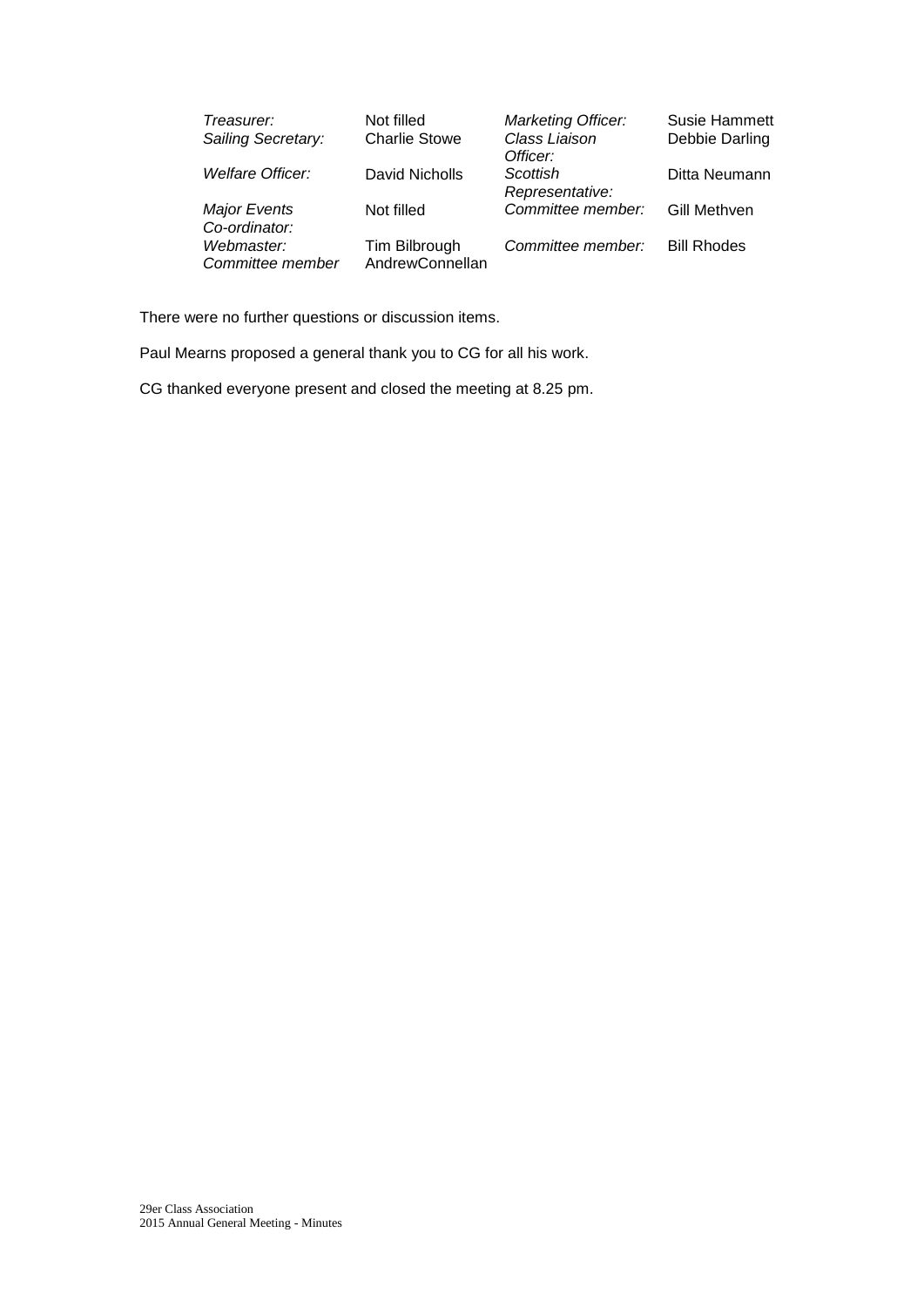## **Appendix A**

# *Treasurers Financial Report*

# *Year End 31st December 2014*

- 1) Year End Accounts Summary
- 2) Cash Balances
- 3) Assets
- 4) Review and Recommendations

## **1) Year End Accounts Summary**

The latest financial statements have been prepared on an actual cost association basis, i.e. the Expenditure/Income is associated to the period to which they relate.

## **Surplus/Deficit Statement Summary Position**

|                          | 2014<br>£ | 2013<br>£ | <b>Variance</b> |
|--------------------------|-----------|-----------|-----------------|
| Membership               | 7,533     | 6,475     | 1,058           |
| <b>Training Account</b>  | 889       | (4,525)   | 5,414           |
| Events                   | 10,379    | 7,363     | 3,016           |
| Sundry Income            | 1,593     | 2,344     | (751)           |
| <b>General Overheads</b> | (11, 328) | (10, 252) | (1,076)         |
| <b>Prior Year Items</b>  | 3,953     |           |                 |
| Total                    | 13,018    | 1,405     | 11,613          |

The Surplus funds for the year amounted to £8,086 (2013 1,405) providing a positive movement of £5,680 year on year.

## **Variance Analysis:**

## **Membership**

The membership of £1,058 is distorted by £1,086 as this is the amount relating to 2013 was taken into a previous year, 2012. The comparable figure would be £,7533 2014 (£7,561 2013) so a marginal movement on the memberships fees.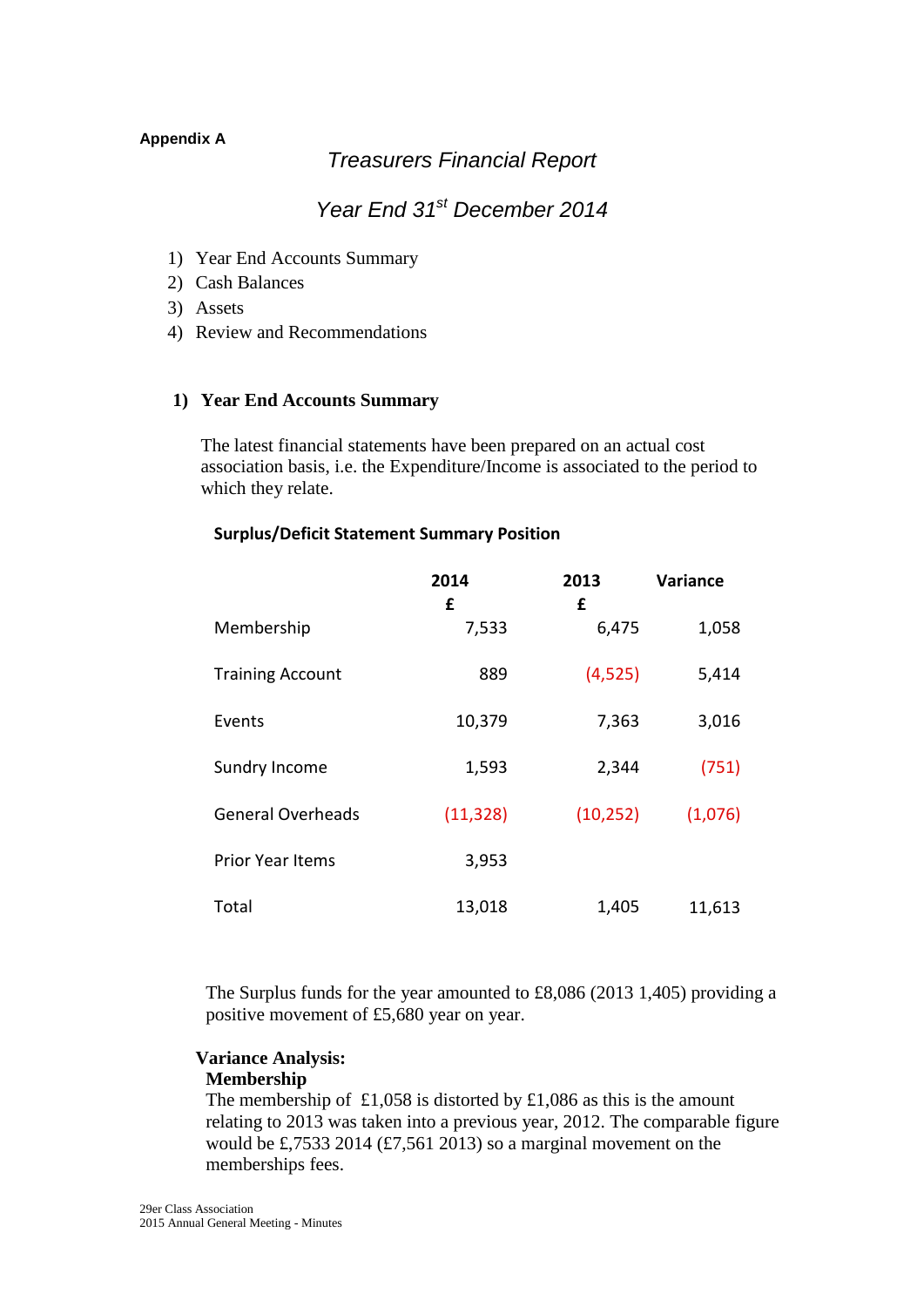## **Training Account**

The Open Training is supplemented by an RYA grant (£4685) and a contribution within the figures of £3,375 has been recognised. There was a significant loss on the training completed in 2013, primarily due to the trial of the class squad. The class squad has been replaced this year with open training and along with additional numbers has turned the figure from a loss to a slight profit in the year.

## **Events**

The events continue to be well attended and with the class as a whole undertaking budgetary control procedures has resulted in an events surplus of £10,379.

## **Sundry Income**

| The sundry income derives from: |     |
|---------------------------------|-----|
| <b>Bank Interest Received</b>   | 11  |
| Clothing Income                 | 203 |
| ET Rib Hire                     | 579 |
| Sponsorship                     | 800 |

The general overheads is analysed within the attached Profit Statement.

## **2) Cash Balances**

The cash balance as at the  $31<sup>st</sup>$  December 2014.

|                    | 31 Dec<br>2014 | 31 Dec<br>2013 |
|--------------------|----------------|----------------|
|                    |                |                |
| Current<br>Account | 26,009         | 21,868         |
| Savings<br>Account | 16,239         | 16,044         |
|                    |                |                |
| Total              | 42,248         | 37,911         |

## **3) Assets**

The asset value remains at the same as the previous year with no additional purchases in the financial year.

## **4) Review and Recommendations**

The association is in a strong position at the financial year end with an increased bank balance

I have attached copies of the financial statements Appendix 1 - Profit Statement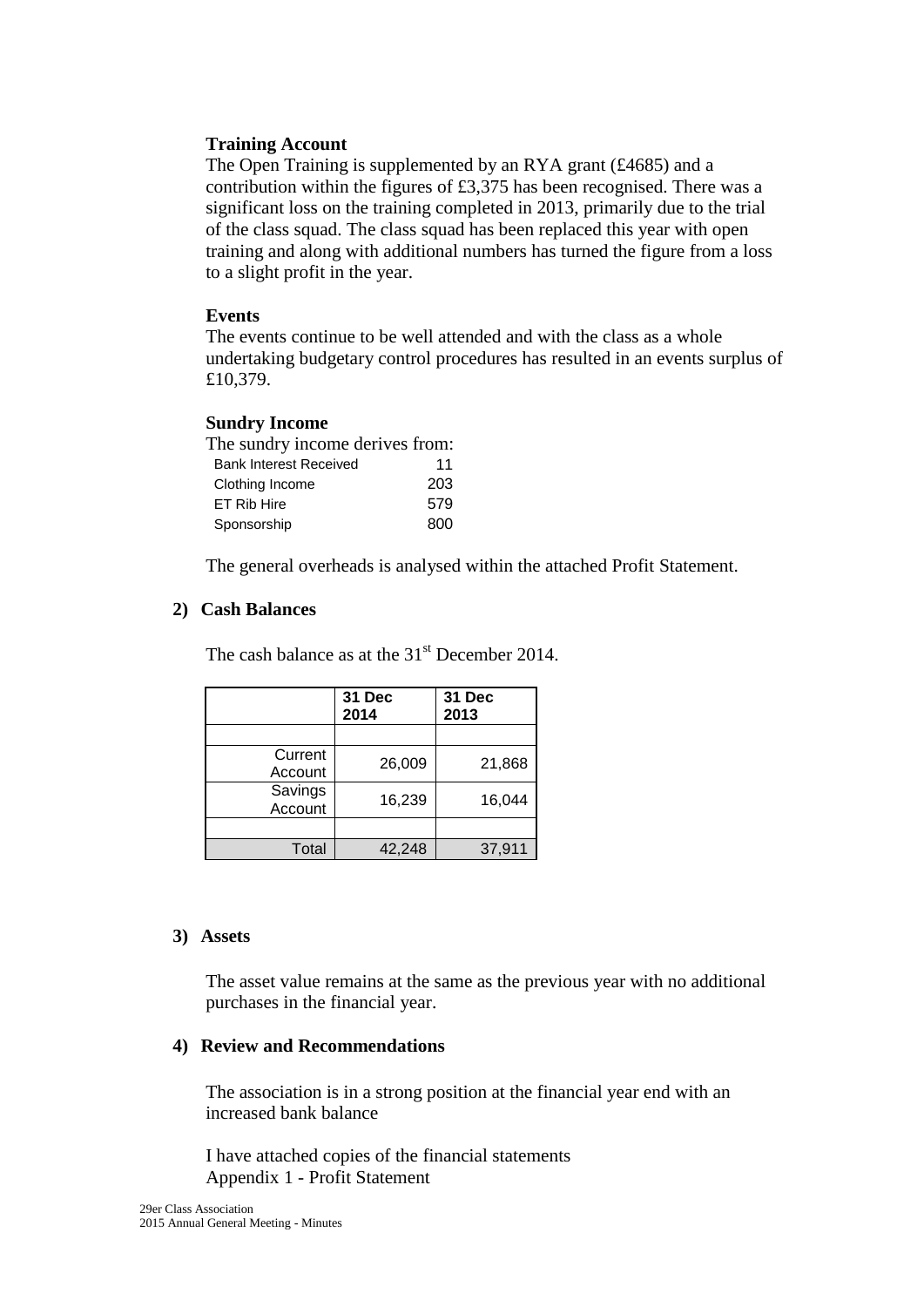Appendix 2 – Balance Sheet Appendix 3 – Events Analysis Appendix 4 – Training Analysis

Please feel free to ask any questions?

| Treasurer |  |  |  |
|-----------|--|--|--|
| Date      |  |  |  |
|           |  |  |  |
| Signed    |  |  |  |
| Chairman  |  |  |  |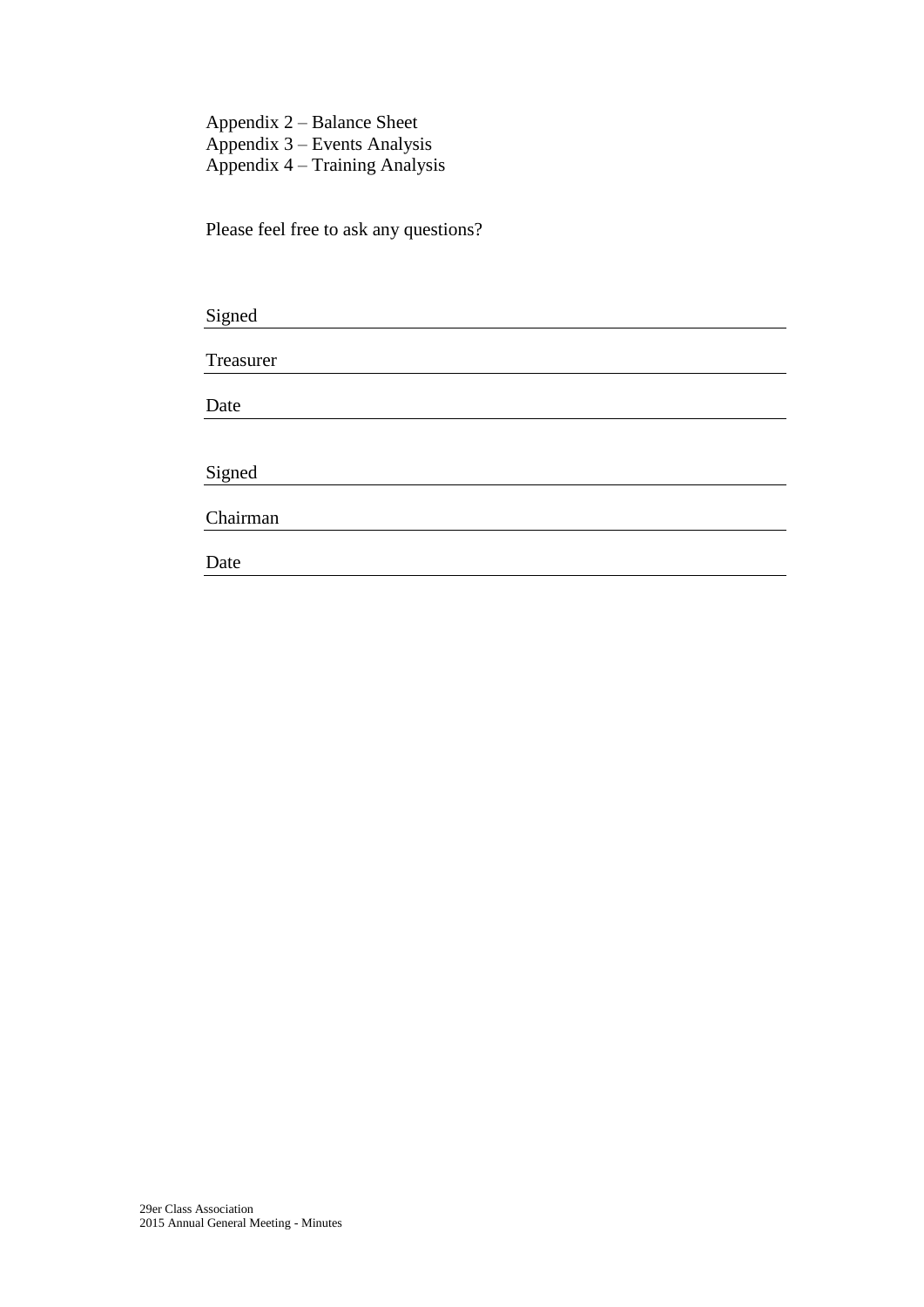## **Appendix B - Chairman's Report – 3 August 2015**

Welcome to the 2015 AGM – it's great to see so many here, and I hope that you're all enjoying your time in Pwllheli.

My role here is to give a review of the last 12 months, and it has been another good year for the class. At home, we have continued our racing and coaching programmes, and I will leave Andy Hill and Charlie Stowe to provide more detailed comment on these areas.

Further afield many of our sailors have competed in European and International events. Throughout the year our sailors have competed in Eurocup events in Italy, Spain, France, Germany, and the Netherlands. A fleet of 28 UK boats competed at the recent European Championship in Medemblik, where Crispin Beaumont and Tom Darling brought home a Silver medal and Mimi El-Khazindar and Emma Loveridge collected the Ladies Championship. Just yesterday, Anna Prescott and Eve Townsend won the Silver medal, and Mimi and Emma the Bronze medal, in the Ladies 29er Class at the Eurosafs, while Dan Venables and Patrick Keech won Silver, and Ollie Aldridge and Nathaniel Gordon finished fifth, in the Mens 29er Class. Congratulations, and well done to everyone who has represented the UK at the various events throughout the year.

The management of our class and the running of our events depend on a team of volunteers for their success. Some of their roles are very visible, such as those on the committee, RIB safety crews etc, but there are also many who work behind the scenes. There are too many to mention here individually.

On behalf of the class and our sailors, I would like to say a huge "thank you" to everyone who has helped out over the past year. The class wouldn't run without you, and your efforts are very much appreciated.

#### So what of the year?

First, membership … We currently have 234 members, compared with 205 at this time last year and 219 in total last year, and it is great to see our numbers increasing again. This is made up of 195 youth members and 39 adult members. Within these numbers there has been a slight increase in family memberships (from 27 to 33), so in terms of membership classes we have 33 family memberships, 3 Student memberships, and 148 Individual memberships. We have seen a significant increase in the number of sailors aged U16 (from 12 to 48) and a corresponding reduction in adult sailors (from 62 to 39). We look forward to seeing numbers continuing to increase in 2016.

Second, sailing in general … Charlie will provide more detail on our racing events and Andy has submitted a report on our training events. This year's National Championships has seen a record-breaking 130 entries, of which the UK contingent is 72, This ranks it as either the second or third highest attendance by UK boats at a National Championships, with the other two events both having been held at Hayling Island. We are also looking forward to hosting the 2015 29er World Championships here next week, where we are expecting 195 boats to compete and making it the largest 29er event held in UK waters. While on the subject of the Nationals and Worlds, I must say a huge 'thank you' to our Major Events Coordinator Sally Budden who has spent many days effort to make these championships happen. She has worked tirelessly to get us here, and is still working this week from before most of us are awake until close to midnight. Thank you Sally.

On the coaching front, we decided shortly after the AGM not to continue with the class youth squad. We understand that this wasn't a universally popular decision, but having reviewed the amount of training delivered during the previous year we agreed that a better approach would be to build an open coaching programme that would work throughout the fleet. Andy will have covered this in his report, but I think the outcome both in terms of training days delivered and in terms of the range of ability of the sailors taking part has justified the decision, and we will continue with this approach for the coming year.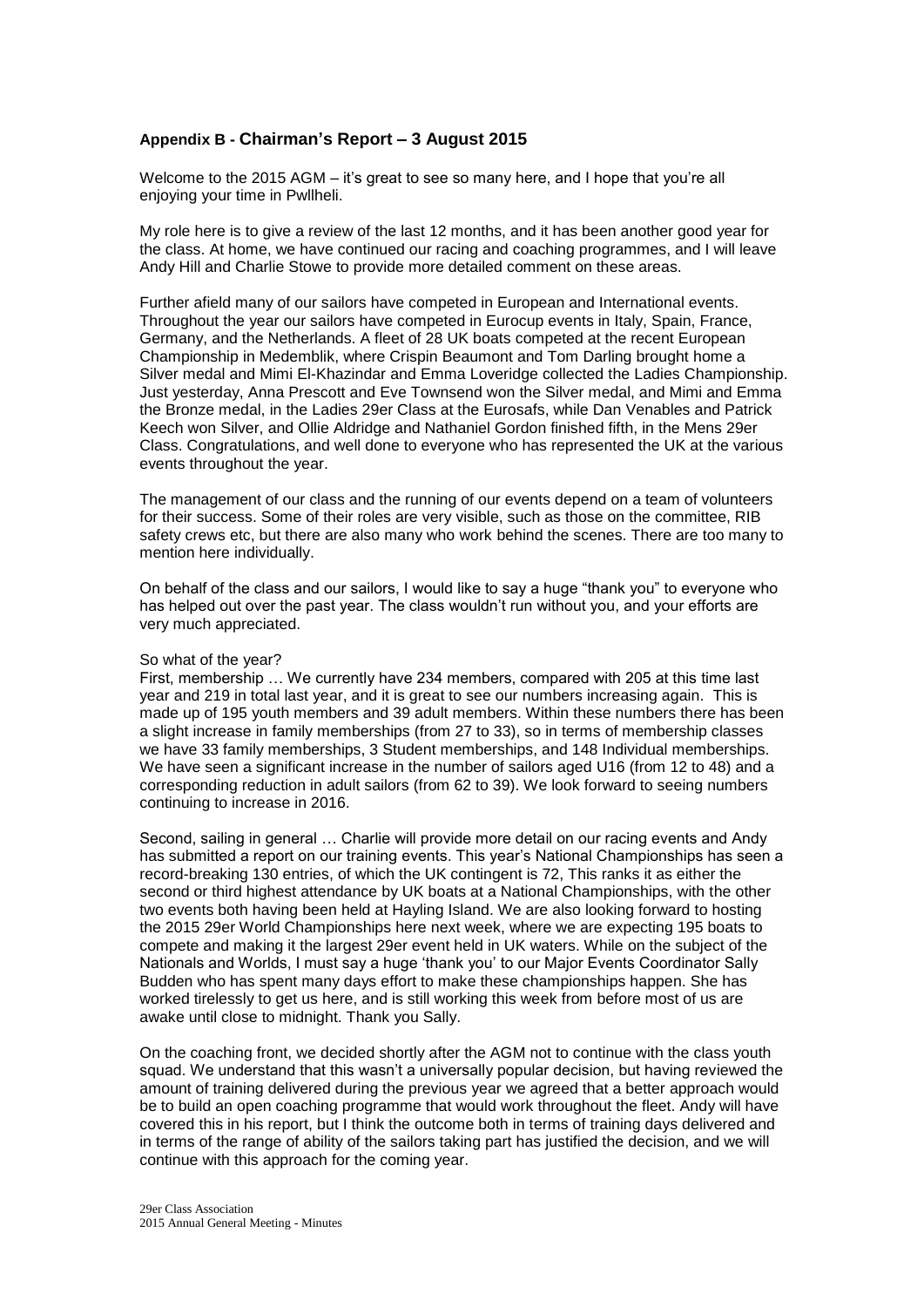Competition overseas is key to the development of our sailors, and I am again pleased with the progress that has been made this year. We have continued the travel support grants for non Squad Sailors; this year for the European Championships in Medemblik and the Eurocup in Garda in November. We will aim to continue this in future years.

Moving on to the RYA – they are an essential partner in the class, and we have a great relationship with them, ensuring that we are well positioned as one of the key Youth Classes in the UK … we have a defined contract with them which specifies how they will support us, both financially and in kind, and which also details what they expect from us in return.

The RYA are very supportive in terms of recommending the class to transitioning sailors, and indeed in areas where we are less strong, We often state that we are the example that the RYA holds up to other classes, and this year we are the only Youth class to be designated as P2 under the RYA's Class Recognition policy.

I should emphasis, that we are independent of the RYA – it is a partnership, and we work to our own strategy and plans, but the RYA are totally supportive and indeed enthusiastic of the direction we are taking. Our relationship with the RYA is very strong, collaborative and mutually supportive for the benefit of both, and competitive sailing in general.

We continued to have support issues with our website and membership/ event booking system, which resulted in them being replaced about 6 months ago. There are still a number of improvements that we would like to see, and we aim to introduce them over the coming months.

As many of you will be aware, Sally Thomas is standing down from her role as Class Administrator this summer. Sally has provided us with tremendous levels of support over the last 18 months. Her role varies hugely from finding and negotiating with host clubs for training events to liaising with the RYA and the International Class Association to answering queries from new and existing members and to ensuring we are all well organised for registration at events. I would like to take this opportunity to thank Sally formally on behalf of us all.

The management and organisation of the class has been much smoother this year than it was last year, with an excellent team in place on the committee, and ably supported by our administrator Sally Thomas. Everyone on the team has played their part in ensuring that our class has continued to provide the best sailing and coaching of any Youth class in the UK. The class wouldn't operate without such amazing people who give up their time to help organise and manage our events. It has been an immense pleasure and an honour to work with you all. Thank you.

I am happy to take questions now, or at the end of the meeting …

Thank you very much.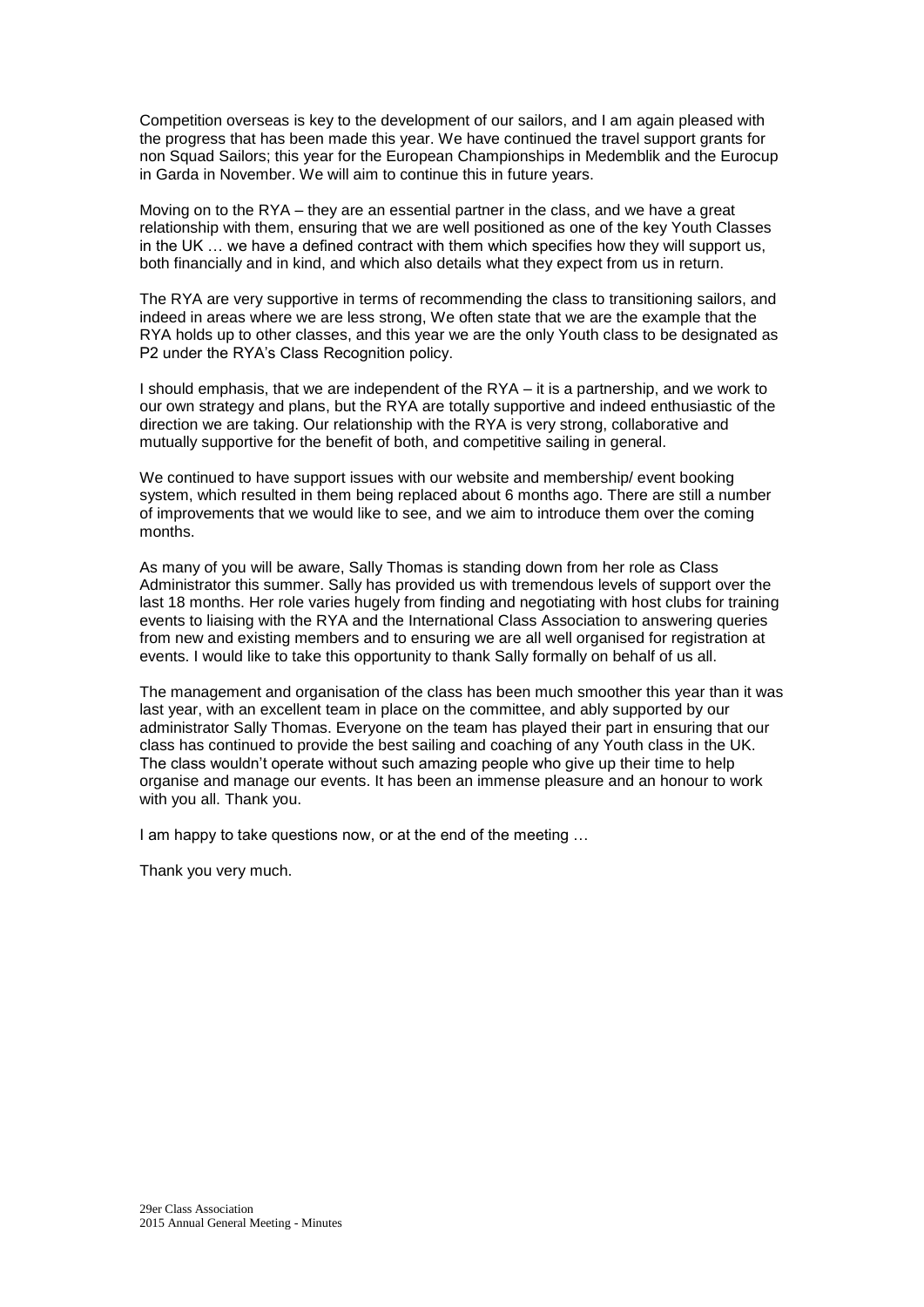## **Appendix C – Sailing Report Summary**

GP series Review

 Last year it was agreed to alter the timing of the GP series to reflect the school year so we have completed two series since the last AGM which I will review separately.

2014. Series

- Ran March-Oct as planned and was well attended
- 141 boats totalling 387 entries across 8 events (44 or 13% up vs 2013)
- Series was dominated in impressive style by Dan Venables & Paddy Keech, with 4 consecutive event wins during the Autumn.

2015 Spring Series

- To facilitate the move to an 8 event school year series we ran a short 4 event 'Spring Series'
- 86 boats totalling 172 entries across 4 events (25 or 17% up vs 2013)
- I am sure you will agree it's great to see entries up for two years in a row.
- I'd like to give a warm welcome to those new to the fleet

Looking forwards

- 2015/16 Notice of Series has been published
- 8 events scheduled
- In the interests of geographical spread and variety there are a mixture of clubs that are new to the class, ones returning and also some regulars.

In summary;

- Poole options in or out of bay, weather dictated
- Torbay, Hayling & Weymouth
- Marconi East coast club, sailing area is on the Blackwater estuary but without the shallow, muddy channels of Dabchicks that one or two of you may

remember from 2013.

- Fishguard (Late May Bank holiday weekend) West Wales, good road access from South Wales with dual carriageway until last 25miles. Using sports centre facilities as the launching area is some distance from the Yacht club. Promises great viewing!
- Ullswater Northern event for easier access from Scotland. Last there in 2012/3.
- Last but not least the Winters and Inlands will once again be at Draycote and Grafham respectively.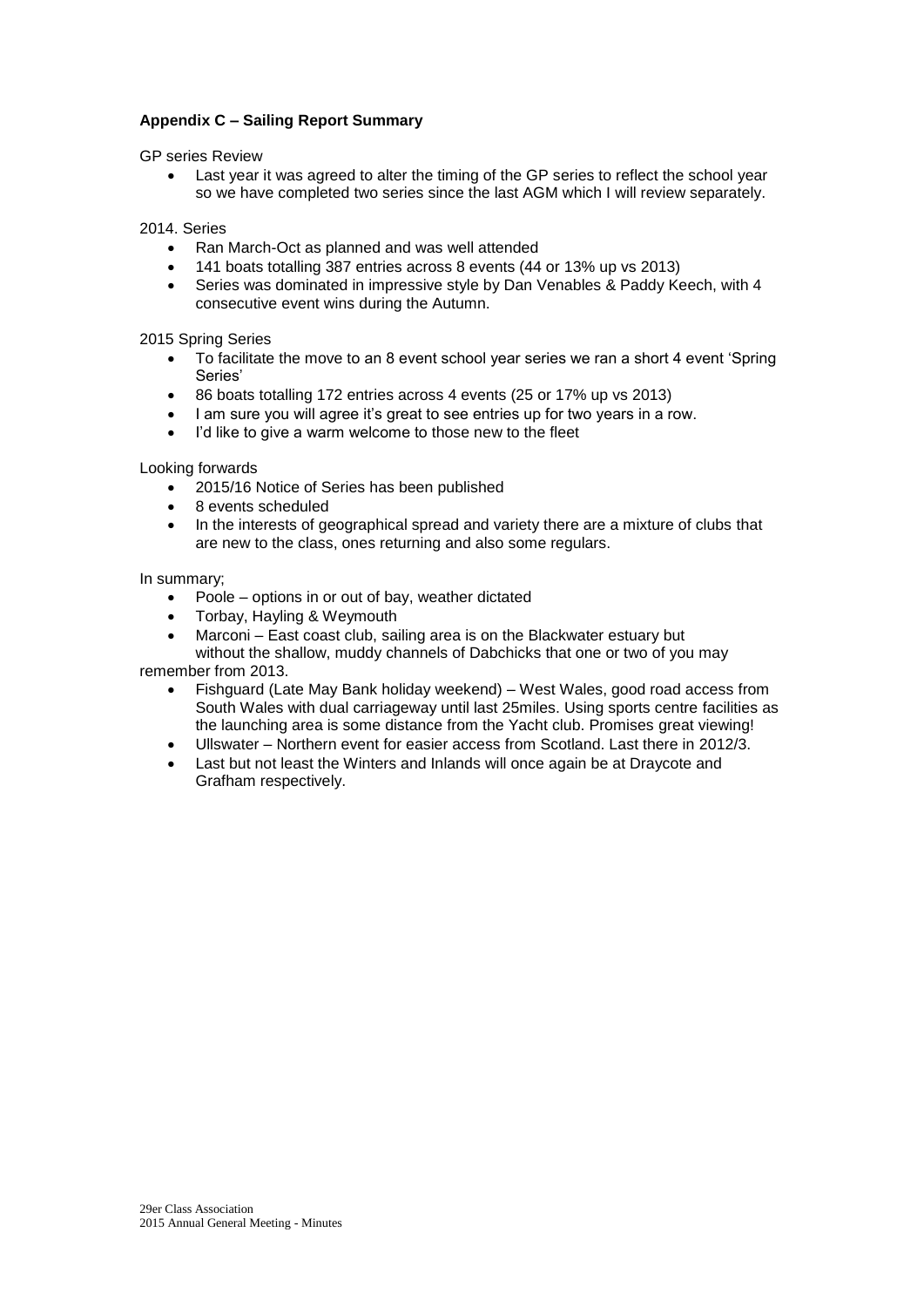## **Appendix D - 29er TRAINING AGM August 2015**

Please accept my apologies for not being able to attend the meeting in person as it was not possible due to work commitments and this year it would have been solely to attend the AGM and see friends.

I would like to start by thanking the all excellent coaches especially Pete Perera and Chris Berry along with the parents that volunteered to help with registration, as rib crew and importantly this winter beach masters. It really is not possible to put on the individual weekends without help. I also like to acknowledge the financial support we receive from the RYA and Noble Marine to help towards the funding of the class winter training.

#### Review 2014 /15

Overall we had more than 200 boats on the water over the training season which started with the newcomer training at Rutland last June followed by three autumn "phase 1" weekends and then four "phase 2" weekends. Our largest entry was HISC in January but all the phase 1 & 2 weekends had more than 20 boats with an average entry of 28 boats across the seven weekends. A total of 70 different boats entered at least one weekend and 26 boats attended four or more of the weekends. The phase 1 weekends in 2014 included the RYA TT selection whilst phase 2 was purely class open coaching with the final weekend at WPNSA running in parallel with the NJ & TT squads and included a plan to sail the fleet together for part of Sunday.

Unfortunately the weather did not play nicely for us this winter and we either had very light winds or extremely strong winds. As a result 2.5 days were spent on shore due to a lack of wind during phase 1 and further 3.5 days were onshore during phase 2 due to very strong winds.

I strongly believe the coaching standard and consistency helped contribute to the success of the training programme. Pete Perera and Chris Berry were at every single weekend with Pete as head coach and Chris voluntarily adopted the role as his deputy both doing a lot of work outside of the actual training weekends. James Ellis as TT coach was at the three weekends for phase 1, and Phil Walker, Kate Macgregor, Dave Evans each did two weekends during phase 2. Four of last year's NJS squad also worked with us over the winter with Hugh Ward, Curtis Mearns and Alice Masterman also at two weekends each and Matt Venables doing the HISC weekend. Henry Lloyd Williams and Mary Rook did one weekend each. As you can see all had significant skiff experience and only two (Kate & Mary) who had not achieved success directly in the 29er but have spent the last few years involved in the 49FX programme.

Apart from the overall numbers taking part and the coaches I believe several things that we planned worked well.

- Moving the newcomer training to June from September
- Opening up the entry for all the weekends and offering a discount for entering multiple weekends early helped encourage people to enter especially as some top boats entered making clear the training would cover the full spectrum.
- Prior to each individual weekend all the boats were allocated to a specific group. The groupings were based on a combination of ability, coach feedback and weekends booked. The aim was to keep those boats of a similar standard and who had entered multiple weekends as core groups so they could progress together. This also enabled the coaches each to have a laminated list of the sailor's names in their groups on the water and prevented the first session of the weekend on the water being lost to allocating the sailors. These list were also used to control the release of boats from the beach when the weather was rough to maximise the potential of getting sailors afloat.
- Changing to using a maximum planned ratio of six boats to one coach. As we know the 29er's can spread quickly and with two sailors to talk to in each boat this is definitely a maximum effective ratio for the coach.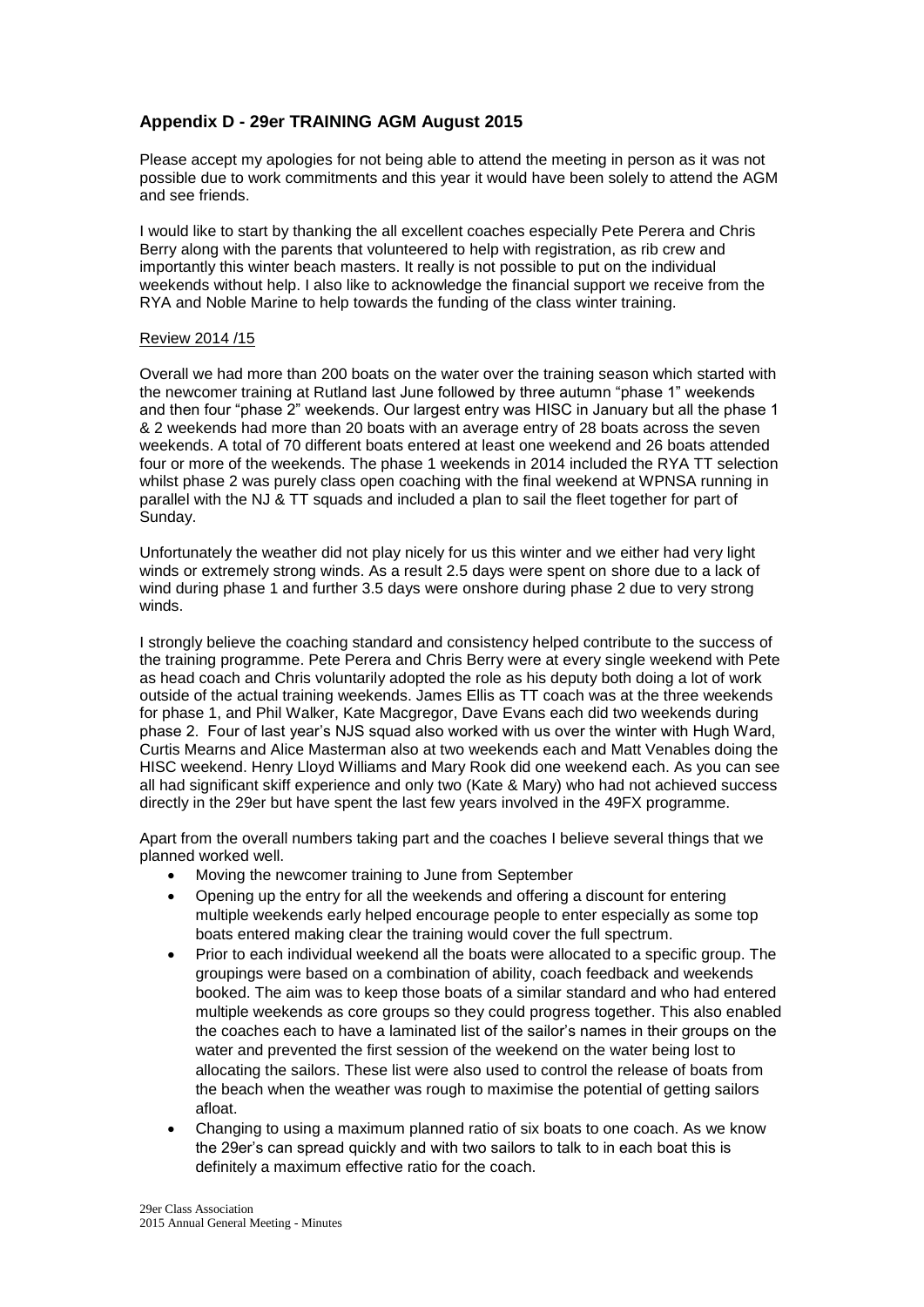- Having at least one dedicated safety rib booked in addition to the planned coach ribs. At the early weekends this enabled us to get an extra coach on the water to cope with the extra late entries. Subsequently we were able to keep the coaches working and also have sufficient rib ratio to get as much time on the water as conditions would allow.
- Moving the first weekend of phase 2 training further away from Christmas, using the nationals & worlds venue for the February training weekend and the youth national's venue for the final weekend.

On balance I think the winter training has gone as well as possible and the majority of the feedback I received from parents and sailors has been positive but some elements did not go to plan and have been reviewed for next year 2015/16.

- At the start of the training it was made clear that there should never be time on the water when the coaches were not actively coaching. Unfortunately this broke down at the Rutland weekend in November for the RYA TT selection races, and was made significantly worse as most of the rest weekend was lost due to the weather and boats then being brought ashore after the racing.
- Whilst the early entry and discounted fees I believe attracted more boats the option to split payment has created extra work collecting subsequent fees from some boats. Due to the total number entering and the small number of boats that subsequently changed plans this has not had a significant financial impact but if we had been tighter on numbers then this could have been detrimental.
- Rib quality & quantity three venues did not provide the promised quality/quantity of ribs for the coaches. There was not a safety issue and collectively we worked round the problems but it is essential to make sure we have ribs that are quick enough and suitable to coach from.

#### 2015/2016

My recommendation to the committee for 2015/16 was to follow a similar approach as last winter for class training whilst learning from winter 2014/15. The following dates / venues have been booked to provide 16 days in total of open training. 27th / 28th June 2015 - Rutland - newcomer training

19th / 20th September 2015 – Rutland (including Bart's Bash race)

17th / 18th October 2015 – WPNSA

21st / 22nd November 2015 – Rutland

5<sup>th</sup>/6<sup>th</sup> December 2015 – WPNSA

 $23<sup>rd</sup>$  /24<sup>th</sup> January 2016 - Poole

20th/21st February 2016 – Torquay (Nationals venue)

 $26<sup>th</sup>/27<sup>th</sup>$  March 2016 – Pwllheli (Youth Nationals venue)

As discussed previously during the committee meetings the key difficulty is finding venues with suitable dedicated training rooms, sufficient ribs and a large enough piece of water they are willing to allocate to our fleet of 24-30 boats.

It is very important to continue with the high standard of coaches we have worked with during this winter and Pete Perera has been appointed as head coach again and the other coaches indicated they would like to be involved again during 2015/16 and these are being finalised at present.

I also recommended that we again offer a discount for advance block booking training similar to this year but with the change that fees have to be paid in full at the same time as the booking to get the discount.

The training weekend fee structure for 2015/16 has been set as follows with spaces allocated on a first come basis:-

- Individual weekend price £115 per boat